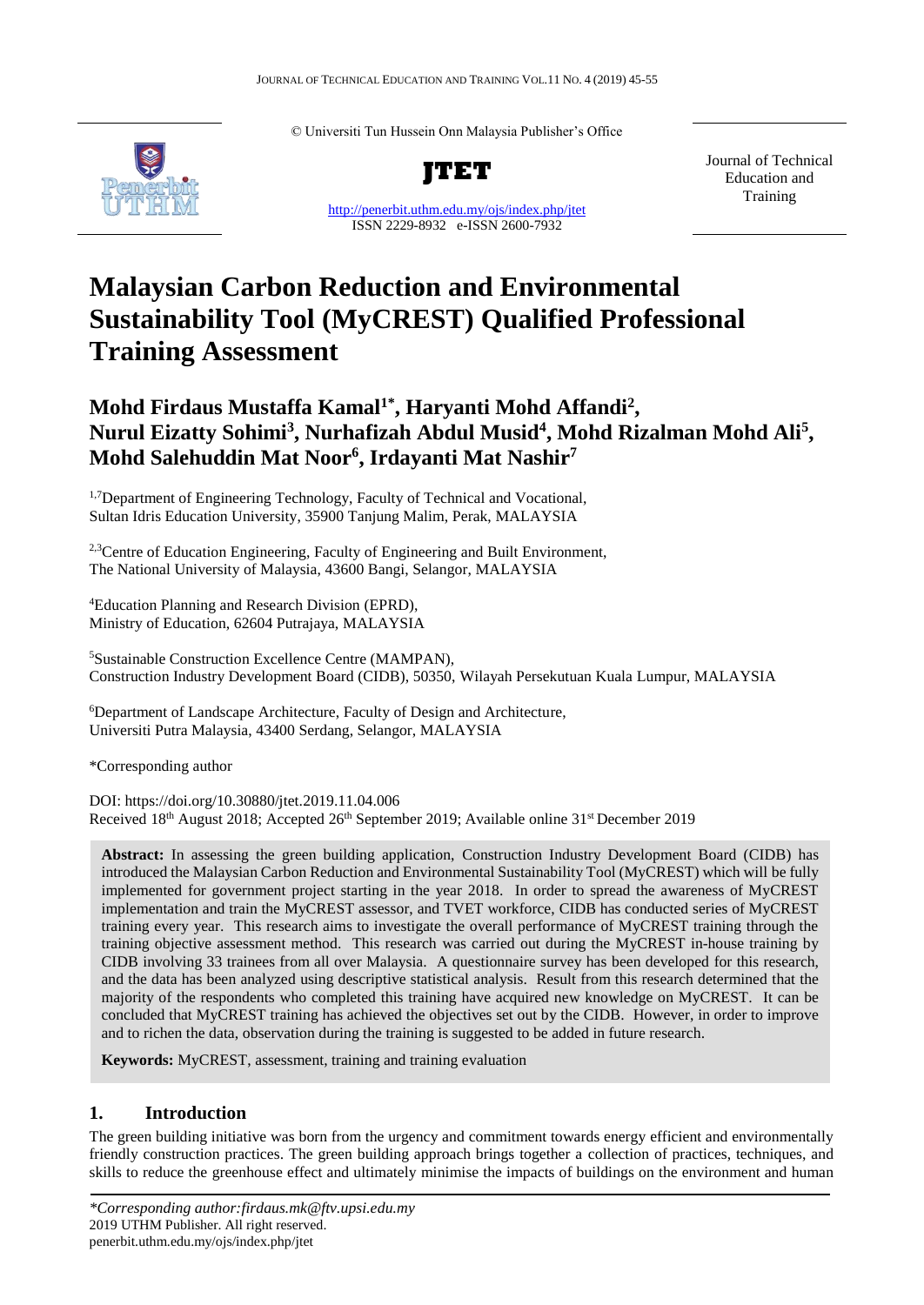health. Green building application yield huge benefits towards the environment, economic and social (CIDB, 2016) and it is crucial that this initiative can move forward and become the standard of practice in the near future.

The Malaysian government intends to reduce its greenhouse gas emissions intensity by 45% (scaled by GDP) by the year 2030 from its 2005 intensity (Gene-Harn Lima et al., 2017). The reduction which are to anticipated would derived from the energy, building, transportation and waste management sectors. Buildings consume about one-third of the world's energy, and therefore it is important to encourage that the buildings being constructed, operated and maintained in a manner that reduces the energy by introducing various environmental related policies and programs (Yong Razidah Rashid et al., 2011).

| <b>Table 1. Green Building Benefits</b>                                                           |                                                                                                              |                                                                                                                 |  |  |  |  |  |
|---------------------------------------------------------------------------------------------------|--------------------------------------------------------------------------------------------------------------|-----------------------------------------------------------------------------------------------------------------|--|--|--|--|--|
| <b>Environmental Benefit</b>                                                                      | <b>Economic Benefit</b>                                                                                      | Social benefit                                                                                                  |  |  |  |  |  |
| Enhance and protect biodiversity<br>and ecosystem                                                 | Creates, expands, and shapes<br>markets for green product and<br>services                                    | Enhances occupant's comfort and<br>health                                                                       |  |  |  |  |  |
| Improve air and water quality<br>Reduce waste stream<br>Conserve and restore natural<br>resources | Reduces operating costs<br>Improves occupant productivity<br>Optimises life-cycle of economic<br>performance | Improves aesthetic qualities<br>Improves overall quality of life<br>Minimises strain on local<br>infrastructure |  |  |  |  |  |

#### **Source: CIDB, 2016**

Moving towards the green building application requires the tools to assess its effectiveness. In assessing the green building application, there are seven (7) rating tools which have been developed in Malaysia. The tools are the Green Building Index (GBI), GreenRE (REHDA), Melaka Green Seal (Melaka), CIS20 – GreenPASS (CIDB), Penarafan Hijau (PH-JKR), MyCREST (CIDB-JKR) and CASBEE Iskandar (IRDA-Japan) (CIDB, 2016). These green building rating tools, also known as certification tools are used to assess and recognize buildings which met certain requirements or standards. The used of these rating tools, which is often voluntary, recognize and reward companies and organisations who develop and operate greener buildings, thereby encouraging and incentivizing them to push the boundaries of sustainability.

In promoting and governing the green building initiative for the Malaysian construction industry, CIDB has introduced the Malaysian Carbon Reduction and Environmental Sustainability Tool or also known as MyCREST. The development of this tool serves as a commonly recognised assessment tool, and it is supposed to be generally accepted by the construction industry as the main tools for assessing the carbon release in construction projects. Through the application of this tool, it is hoped that the government can contribute to the Sustainable Development Goals (SDG) which has been set out by the United Nation (UN). Nevertheless, aside from state of the art tools, each individual effort is crucial in making the sustainability initiatives a success and the role TVET has been instrumentally recognized as a strategic entry point for ensuring a world of work that contribute social cohesion and promotes environmentally sound sustainable development (Pavlova, M., 2019).

This study aims to assess the MyCREST qualified professional training in order to identify whether there is a lacking in the training implementation. This report provides information obtained through training objective analysis, mainly on the overall performance of MyCREST training. The result focused particularly on the achievement of the training objectives and has highlighted major strengths and weaknesses while offering some explanation for observed changes. Comments on the prospects of the training and recommendations that would improve MyCREST current performance also has been highlighted at the end of this study.

# **2. Malaysian Carbon Reduction and Environmental Sustainability Tool (MyCREST)**

Green building is significant in contributing to sustainable development (Yigitcanlar & Teriman, 2015). Green Building is redefining and revolutionising building practice and emerging as a response to growing concern over pollution and environmental damage, increasing awareness and acceptance of climate change, decreasing natural resources, increasing energy cost, and increasing demand for sustainability in building design and construction (Aliagha, 2013). Buildings have a significant and continuously increasing the impact to the environment through Carbon Dioxide  $(CO<sup>2</sup>)$  releases (Montoya, 2009). Building also created the most waste, use most of non-energy related resources, and as a source of major pollutions (sound, air and water) (Bahaudina, 2013). According to a report in United State of America, residential, commercial, and industrial buildings produce  $CO<sup>2</sup>$  emissions more than 38% as compared to 10% of world's  $CO<sup>2</sup>$ emissions (Elias & Chong, 2015).

Malaysian construction industries growth is considerable rapid among other countries in the world. With the introduction of the United Nation Sustainable Development Goals (SDG's), Malaysian government has put forth a green development agenda which has becomes a new drive in the construction industry in Malaysia. In the effort to realizing this agenda, CIDB has introduced MyCREST as a performance-based standard for green building design, construction, and operations (JKR  $&$  CIDB, 2016). MyCREST is a building rating tool that links sustainability indicators to carbon emission criteria (JKR & CIDB, 2016). MyCREST aims to guide, assist, quantify and thereby reduce the built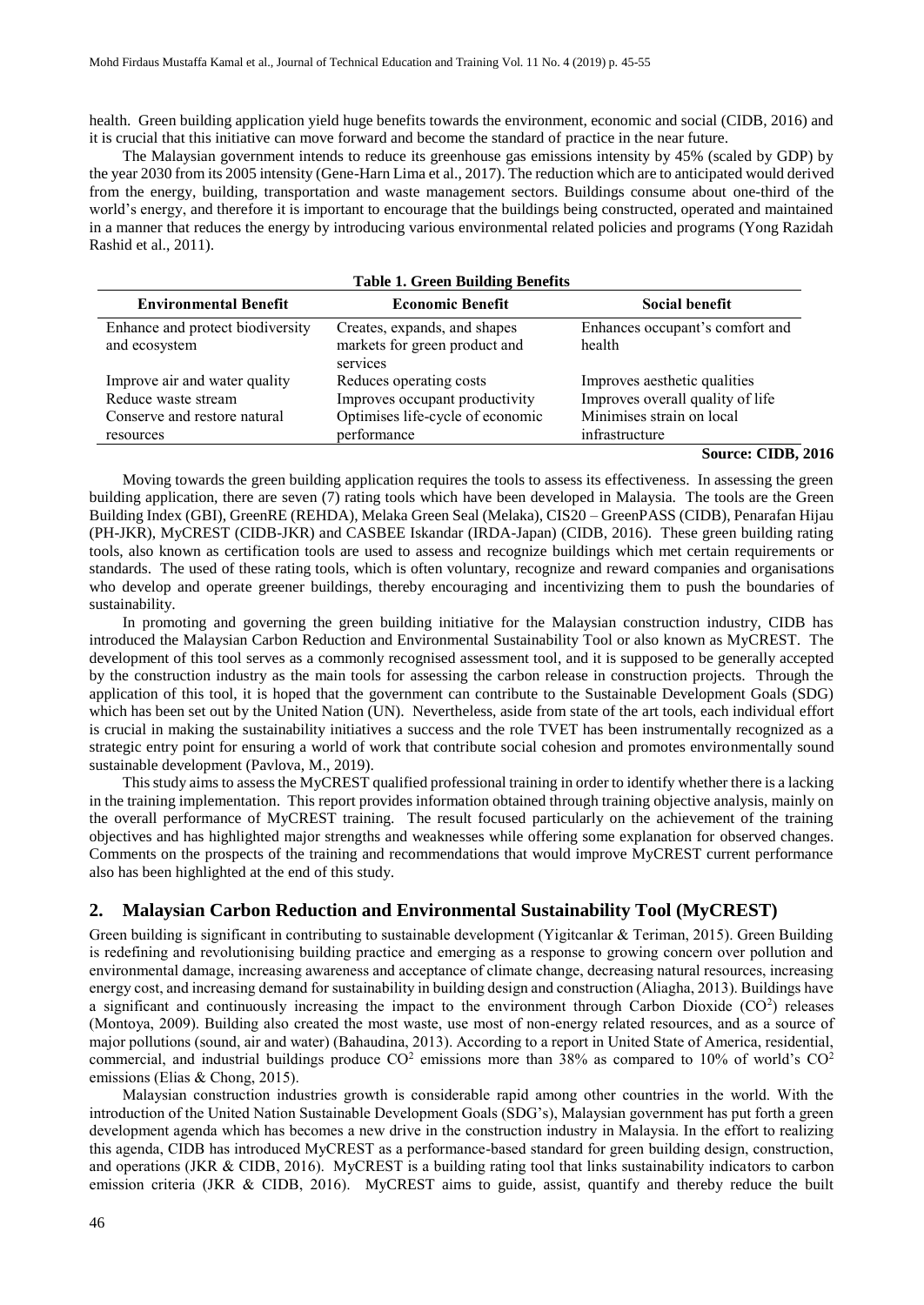environment's impact regarding carbon emissions and another environmental impact. It also aims to integrate socioeconomic considerations related to the built environment and urban development. MYCREST essentially combines three basic tools in order to construct a 'scoring plan' which is then used to assess a building for certification. MYCREST basic tools are represented of how the assessment, recognition, and award are given separately according to the three basic stages of the building lifecycle (CIDB, 2015).





#### **Source: CIDB, 2015**

Each tool produces a rating for each stage of the project lifecycle. The individual rating will be combined and produced the cumulative rating. Based on the cumulative rating, a 'star' will be given, and the higher the ratings, more star will be given up to maximum 5 stars. This way, the ratings not only reflect the overall performance but also the breakdown of three stages of the specified project lifecycle can be identified.

# **2.1. MyCREST Qualified Professional Training**

CIDB introduced MyCREST training which guides the parties involved in the design, construction, operation  $\&$ maintenance of building to adopt sustainable development practices. It also aims to provide tools to quantify the actual carbon emission at every stage of the building lifecycle. In making sure the practice and implementation of MyCREST in construction project achieved the desired result, CIDB has made an initiative for the parties to attend MyCREST training. This training aims to:

- (a) Expose on the general assessment structure of MyCREST.
- (b) Impart the knowledge for correct interpretation of the pre-requisites and requirements stipulated in the MyCREST reference guides.
- (c) Provide guidance in preparing the required submittals objectively.
- (d) Assist in completing the scorecard and using carbon calculator.
- (e) Share good practices in implementing MyCREST.

#### **3. Methodology**

This research adopted the objective assessment method which is one of the proven practice of assessing and evaluating training. The instrument for the evaluation uses questionnaire survey which has been given to the trainees to obtain the overall perspectives on the overall performance of MyCREST training. The questionnaire form comprised of two parts which are the demography of the respondent and the training evaluation. Part B consists three parts which cover the pretraining evaluation, trainees' knowledge of MyCREST and post-training evaluation. Test specification table has been developed based on 10 topics learned during MyCREST training. However, only nine topics with 3 cognitive levels and 16 questions were validated by the expert from CIDB, to be conducted in this research (refer to Table 3). Thirty-three MyCREST trainees have been taking part in this assessment. These trainees are the MyCREST training participants for the year of 2017 training which was held by CIDB.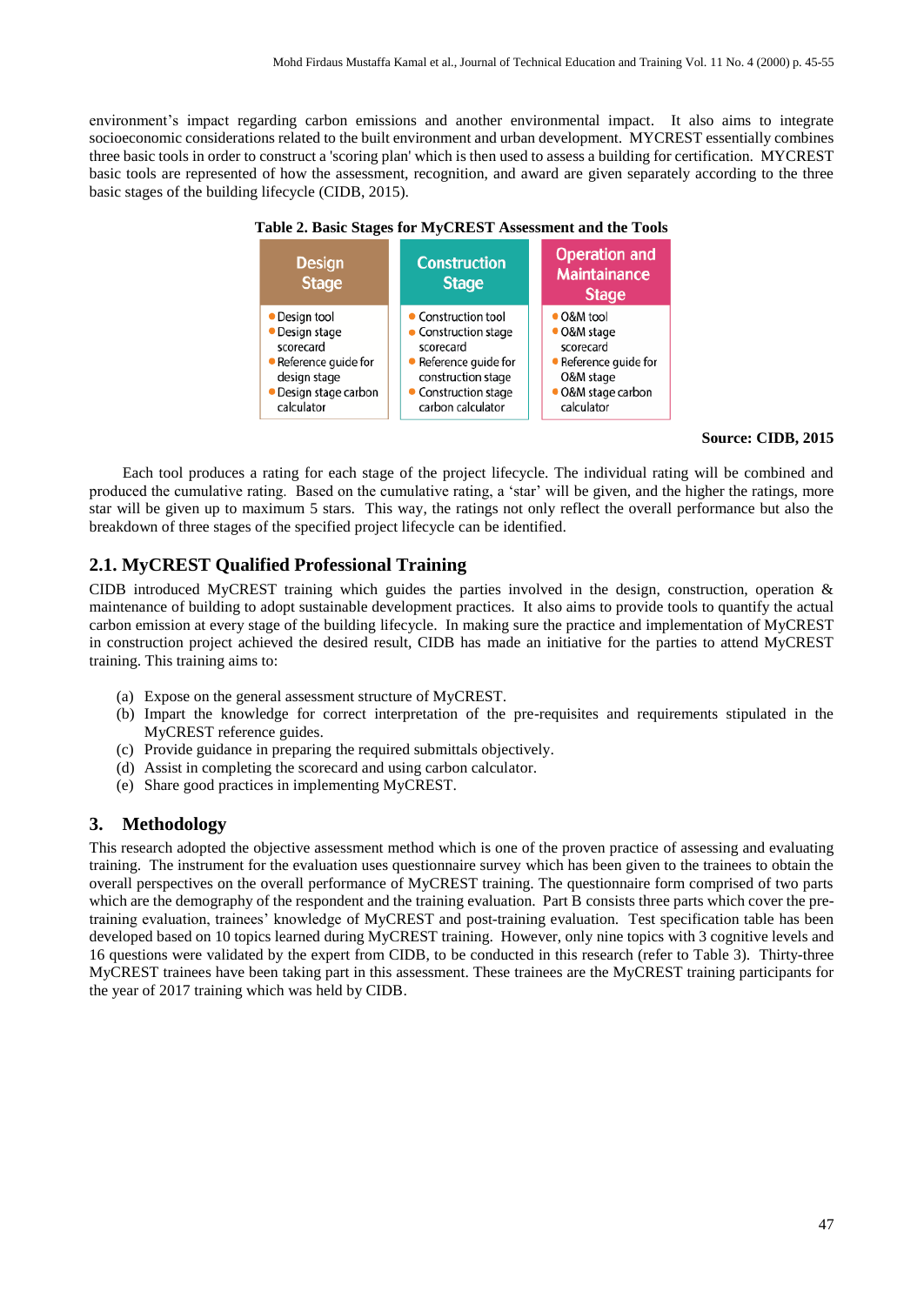|                |                                                                                   |           | Cognitive<br><b>LEVEL 1</b><br>LEVEL 2<br>LEVEL 3 |          |           |               |                 |           | Total |
|----------------|-----------------------------------------------------------------------------------|-----------|---------------------------------------------------|----------|-----------|---------------|-----------------|-----------|-------|
| <b>Section</b> | <b>Topic</b>                                                                      | Knowledge | Understanding                                     | Applying | Knowledge | Understanding | <b>Applying</b> | number    |       |
|                | <b>Introduction</b>                                                               |           |                                                   |          |           |               |                 |           |       |
|                | <b>Course Objectives</b>                                                          |           |                                                   |          |           |               |                 |           |       |
|                | <b>Historical Background</b>                                                      |           |                                                   |          |           |               |                 |           |       |
|                | What is MyCREST                                                                   |           |                                                   |          |           |               |                 |           |       |
|                | Aim & Objectives of MyCREST                                                       |           |                                                   |          |           |               |                 |           |       |
|                | Comparison of MyCREST with other conventional green tools                         |           |                                                   |          |           |               |                 |           |       |
|                | MyCREST vs. Traditional Design                                                    |           |                                                   |          |           |               |                 | 2         |       |
| $\overline{2}$ | <b>Key Definition</b>                                                             |           |                                                   |          |           |               |                 |           |       |
| 3              | Fundamentals of MyCREST - Fundamentals Elements of Green Building                 |           |                                                   |          |           |               |                 | 3         |       |
|                | Principle of MyCREST criteria - MyCREST Key Features                              |           |                                                   |          |           |               |                 |           |       |
|                | Carbon Assessment                                                                 |           |                                                   |          |           |               |                 |           |       |
|                | <b>Building Carbon Impact</b>                                                     |           |                                                   |          |           |               |                 |           |       |
|                | MyCREST Building Life Cycle                                                       |           |                                                   |          |           |               |                 | 5         |       |
|                | <b>MyCREST</b> Framework                                                          |           |                                                   |          |           |               |                 | 6         |       |
|                | MyCREST certification path                                                        |           |                                                   |          |           |               |                 |           |       |
| 4              | <b>An Overview of MyCREST Components</b>                                          |           |                                                   |          |           |               |                 |           |       |
|                | What is Reference Guide, Scorecard and Carbon Tool?                               |           |                                                   |          |           |               |                 |           |       |
|                | How to use?                                                                       |           |                                                   |          |           |               |                 |           |       |
|                | Criteria in Scorecard                                                             |           | $\mathbf{1}$                                      |          |           |               |                 | 8         |       |
|                | General format of reference guides                                                |           |                                                   |          |           |               |                 |           |       |
|                | Understanding pre-requisites, requirements and submittals                         |           | 2                                                 |          |           |               |                 | 9, 10, 11 | 3     |
| 5              | <b>Assessment Criteria-Pre Design</b>                                             |           |                                                   |          |           |               |                 | 12        |       |
|                | Infrastructure & Sequestration                                                    |           |                                                   |          |           |               |                 |           |       |
| 6              | <b>Assessment Criteria-Energy Performance Impact</b>                              |           |                                                   |          |           |               |                 | 13        |       |
|                | Occupant & Health                                                                 |           |                                                   |          |           |               |                 |           |       |
|                | Assessment Criteria-Lowering the Embodied Carbon                                  |           |                                                   |          |           |               |                 | 14        |       |
|                | Water Efficiency Factor                                                           |           |                                                   |          |           |               |                 |           |       |
| 8              | Assessment Criteria-Social & Cultural Sustainability                              |           |                                                   |          |           |               |                 | 15        |       |
|                | Demolition & Disposal Factors                                                     |           |                                                   |          |           |               |                 |           |       |
| 9              | <b>Assessment Criteria-Waste Management &amp; Reduction</b>                       |           |                                                   |          |           |               |                 | 16        |       |
|                | Sustainable Facility Management                                                   |           |                                                   |          |           |               |                 |           |       |
|                | Sustainable & Carbon Initiatives                                                  |           |                                                   |          |           |               |                 |           |       |
| 10             | <b>MyCREST Project Assessment</b>                                                 |           |                                                   |          |           |               |                 |           |       |
|                | Application of MyCREST                                                            |           |                                                   |          |           |               |                 |           |       |
|                | Criteria for Qualified professional, Criteria for assessor & Criteria for Trainer |           |                                                   |          |           |               |                 |           |       |
|                | Roles and Responsibilities of QP                                                  |           |                                                   |          |           |               |                 |           |       |
|                | <b>Sharing Good Practices</b>                                                     |           |                                                   |          |           |               |                 |           |       |
|                | <b>TOTAL ITEM</b>                                                                 | 6         | $\overline{4}$                                    | 2        |           | 2             |                 |           | 16    |
|                | <b>Total By Level</b>                                                             |           | 10                                                |          | 3         | 3             |                 |           |       |

# **Table 3. Test Specification Table**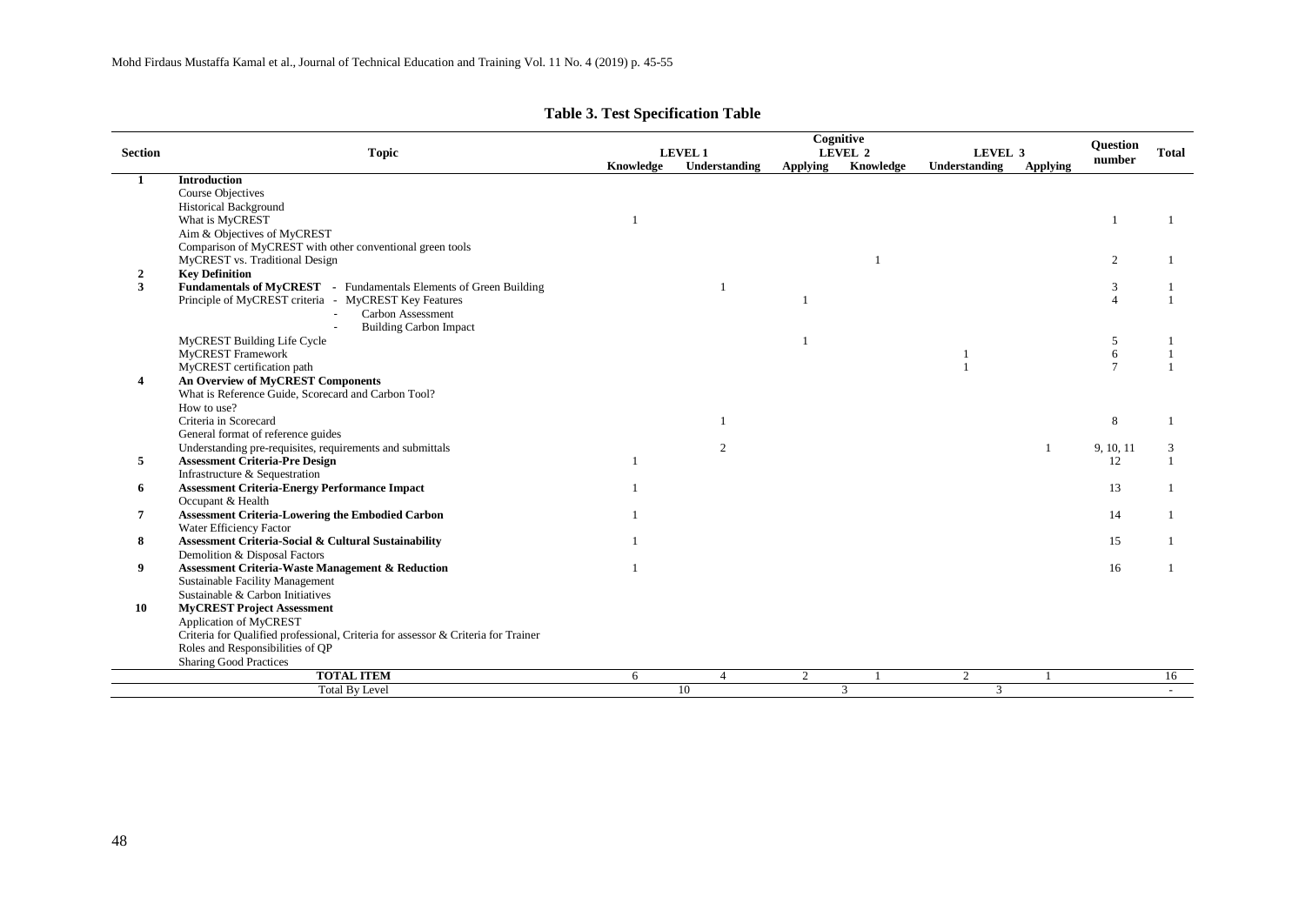#### **Table 4. Item and Person Reliability**

|              |                                                                |          | SUMMARY OF 33 MEASURED PERSON |             |       |       |                                         |                  |
|--------------|----------------------------------------------------------------|----------|-------------------------------|-------------|-------|-------|-----------------------------------------|------------------|
|              | TOTAL                                                          |          |                               |             | MODEL | INFIT | OUTFIT                                  |                  |
|              | SCORE                                                          | COUNT    | MEASURE                       | ERROR       |       | MNSO  | ZSTD<br>MNSO                            | ZSTD I           |
| MEAN         | 71.0                                                           | 32.0     | $-1.42$                       | .41         |       | .91   | $-.4$ .98                               | $-.1$            |
| $\vert$ S.D. | 11.4                                                           | $\sim$ 0 | 1.97                          |             |       |       | $.05$ $.48$ $2.0$ $.61$                 | 1.9 <sub>1</sub> |
| $I$ MAX.     | 90.0                                                           | 32.0     | 1.39                          |             |       |       | $2.13$ $4.0$ $2.32$                     | 4.0 <sub>1</sub> |
| I MIN.       | 48.0                                                           | 32.0     |                               | $-5.87$ .35 |       | .08   | $-4.1$ . 04                             | $-3.4$           |
|              | I REAL RMSE .43 TRUE SD                                        |          |                               |             |       |       | 1.92 SEPARATION 4.43 PERSON RELIABILITY | .95 <sub>1</sub> |
|              | IMODEL RMSE 41 TRUE SD 1.93 SEPARATION 4.73 PERSON RELIABILITY |          |                               |             |       |       |                                         | .96 <sub>1</sub> |
|              | $\vert$ S.E. OF PERSON MEAN = .35                              |          |                               |             |       |       |                                         |                  |
|              |                                                                |          |                               |             |       |       |                                         |                  |

SUMMARY OF 33 MEASURED PERSON

PERSON RAW SCORE-TO-MEASURE CORRELATION = .99

CRONBACH ALPHA (KR-20) PERSON RAW SCORE "TEST" RELIABILITY = .95

| SUMMARY OF 32 MEASURED ITEM |  |  |
|-----------------------------|--|--|
|-----------------------------|--|--|

|            | TOTAL        |              |         | <b>MODEL</b> |      | INFIT       |        | OUTFIT      |           |
|------------|--------------|--------------|---------|--------------|------|-------------|--------|-------------|-----------|
|            | SCORE        | COUNT        | MEASURE | <b>ERROR</b> |      | MNSO        | ZSTD   | MNSO        | ZSTD      |
| MEAN       | 73.2         | 33.0         |         | .00<br>.39   |      | .95         | $-0.4$ | .98         | $\cdot$ 0 |
| S.D.       | 26.6         | $\cdot$ 0    | 3.68    | .02          |      | .46         | 1.6    | .73         | 1.4       |
| MAX.       | 110.0        | 33.0         | 4.26    | .43          |      | 2.92        | 5.9    | 3.24        | 5.6       |
| MIN.       | 43.0         | 33.0         | $-5.08$ | .35          |      | .56         | $-2.1$ | .43         | $-2.1$    |
|            |              |              |         |              |      |             |        |             |           |
| REAL RMSE  |              | .42 TRUE SD  | 3.66    | SEPARATION   | 8.78 | <b>TTEM</b> |        | RELIABILITY | .99       |
| MODEL RMSE |              | .39 TRUE SD  | 3.66    | SEPARATION   | 9.30 | <b>ITEM</b> |        | RELIABILITY | .99       |
|            | S.E. OF ITEM | $MERN = .66$ |         |              |      |             |        |             |           |

The instrument developed for this research has been validated and tested for its reliability (Table 4). This process have been carried by the CIDB experts which have validated the instrument content and construct. Based on the Rasch Model result, the reliability results show the value of the person and item reliability for trainees are excellent (.95 and .99) to be used as an instrument for this research.

# **4. Finding and Discussion**

The analysis of the data has been carried out using descriptive analysis (frequency). The descriptive statistics are presented to provide insights on the self-assessment of trainee's knowledge gained during the training. This section presented the evaluation of the training which consists of three parts. The discussion covered the pre-training evaluation, trainees' knowledge on MyCREST and also post-training evaluation. The expected findings as any trainings would be on the pattern of knowledge gain

#### **4.1 Pre-training Evaluation**

In the pre-training evaluation part, the trainees have been asked about their expectations on the training and what are the expected new skills that they would like to obtain once they have completed the training.

#### **4.1.1 Trainees Expectation Before Training**

In this section, trainees have been asked about their expectations before attending MyCREST training. The findings have been specified, as the respondents' initial expectations on the skills and knowledge.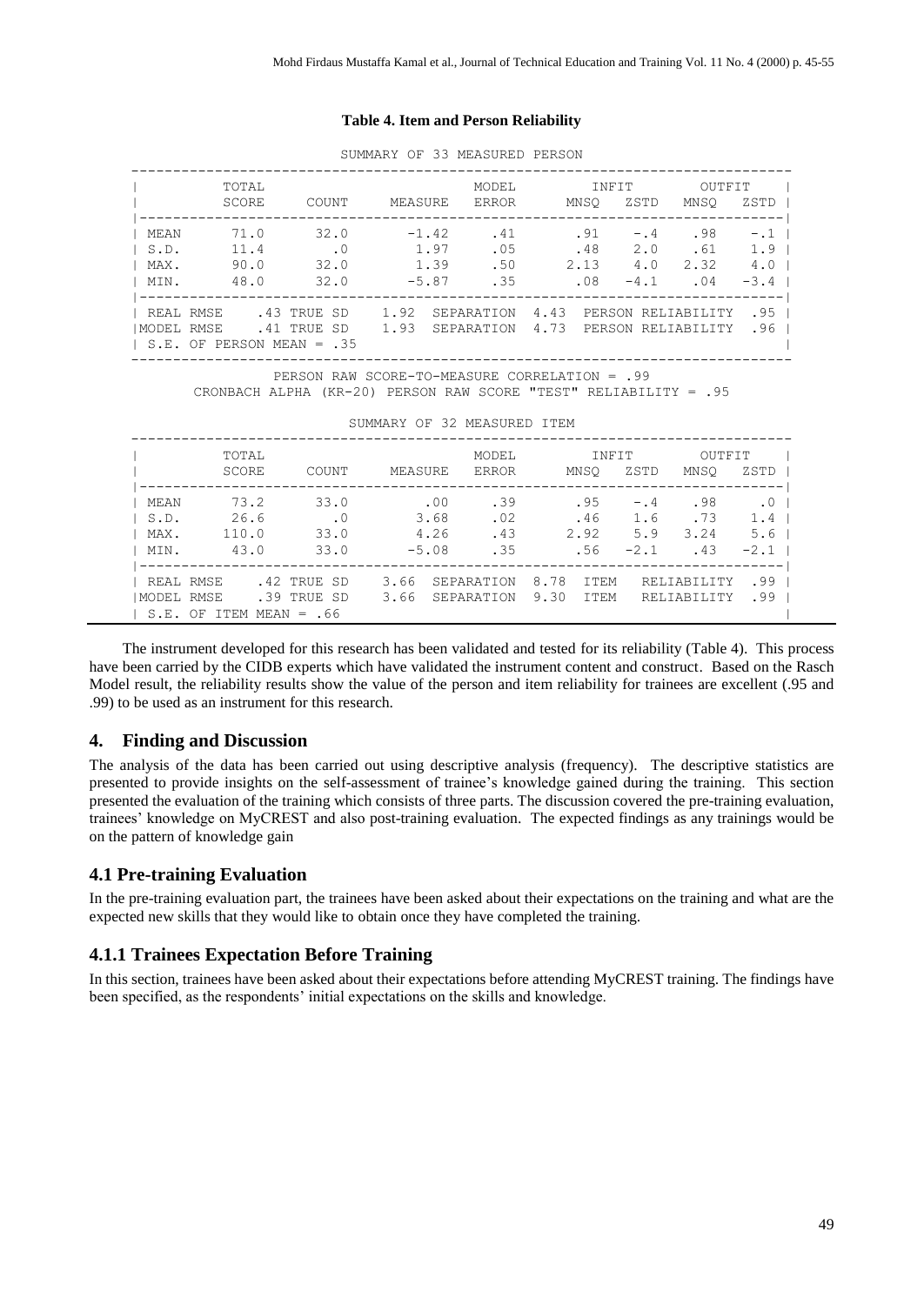| <b>Training Element</b> | таме от кезронаснея типии дарестаной он втустенот ттанинд<br><b>Respondents' Expectation</b> |
|-------------------------|----------------------------------------------------------------------------------------------|
| <b>Skill</b>            | To apply MyCREST                                                                             |
|                         | To identify the areas that can help and design short courses to compliment MyCREST           |
|                         | Obtain Qualified professional                                                                |
|                         | Able to use the tools                                                                        |
|                         | to be MyCREST qualified professional to provide consultancy to client                        |
|                         | Become MyCREST Assessor.                                                                     |
|                         | I expect to be one of the qualified people to issue MyCREST certificate                      |
| Knowledge               | To understand more about the scope of sustainability and how to improve the situation.       |
|                         | To understand more about MyCREST                                                             |
|                         | The training will provide the essential knowledge of the program and its cumulative          |
|                         | integrated working technique in other tools                                                  |
|                         | To gain and get more info about MyCREST                                                      |
|                         | To know more in-depth regarding the carbon reduction and environmental                       |
|                         | sustainability                                                                               |
|                         | To know more about the operation and maintenance system                                      |
|                         | To be able to know assessment criteria.                                                      |
|                         | Understanding how MyCREST works and submission for certification                             |
|                         | Knowledge of MyCREST and its requirement. Comparisons with others tools                      |
|                         | Understand the requirement to certify "green building status/certified under                 |
|                         | myCREST."                                                                                    |
|                         | Learn LCA.                                                                                   |
|                         | Better knowledge of sustainable assessment                                                   |
|                         | Learn more about green building in construction                                              |
|                         | To increase knowledge about sustainability and MyCREST what is about                         |
|                         | To have better knowledge of environmental sustainability                                     |
|                         | To understanding all criteria, element, and principle about MyCREST                          |
|                         | Mengetahui/memahami MyCREST dapat membantu ke arah penambahbaikan                            |
|                         | pertubuhan sesuatu                                                                           |
|                         | Mengetahui untuk kearah penambahbaikan sesuatu                                               |
|                         | To understand and apply MyCREST                                                              |
|                         | To gain knowledge and pass the exam                                                          |
|                         | Know clearly about MyCREST application                                                       |
|                         | Understanding the assessment criteria.                                                       |
|                         | Green building characteristic                                                                |
|                         | Excited about green building characteristic                                                  |
|                         | Waste and carbon control in construction phase during development                            |
|                         | A new experience for MyCREST                                                                 |
|                         | The requirement for green building                                                           |
|                         | My expectations are how MyCREST can support in operation and maintenance                     |
|                         | How MyCREST can be applied in the geotechnical scope of work in the construction             |
|                         | industry                                                                                     |

**Table 5. Respondents' Initial Expectation on MyCREST Training**

Table 5 shows the respondents expectation from MyCREST training program. Based on the results, it can be concluded that most of the respondents expect to improve their knowledge about MyCREST and obtained the skills to become MyCREST assessor. This is due to the national agenda to make Malaysia's construction industry environmentally sustainable and to be a model for the emerging world, especially ASEAN country by 2020 (CIDB, 2015). Therefore, most of the contractors need to fulfill their sustainability requirements within the development process for public building and infrastructure. Moreover, most importantly, the construction practitioners need to understand how MyCREST work in order to implement the rating tools in their project.

#### **4.1.2 Additional Skills to be Developed After Training**

In this section, the trainees have been asked, what are the additional skills that they would like to obtain once they have attended this training? The findings that have been summarised focused on the calculation of carbon emission and MyCREST application.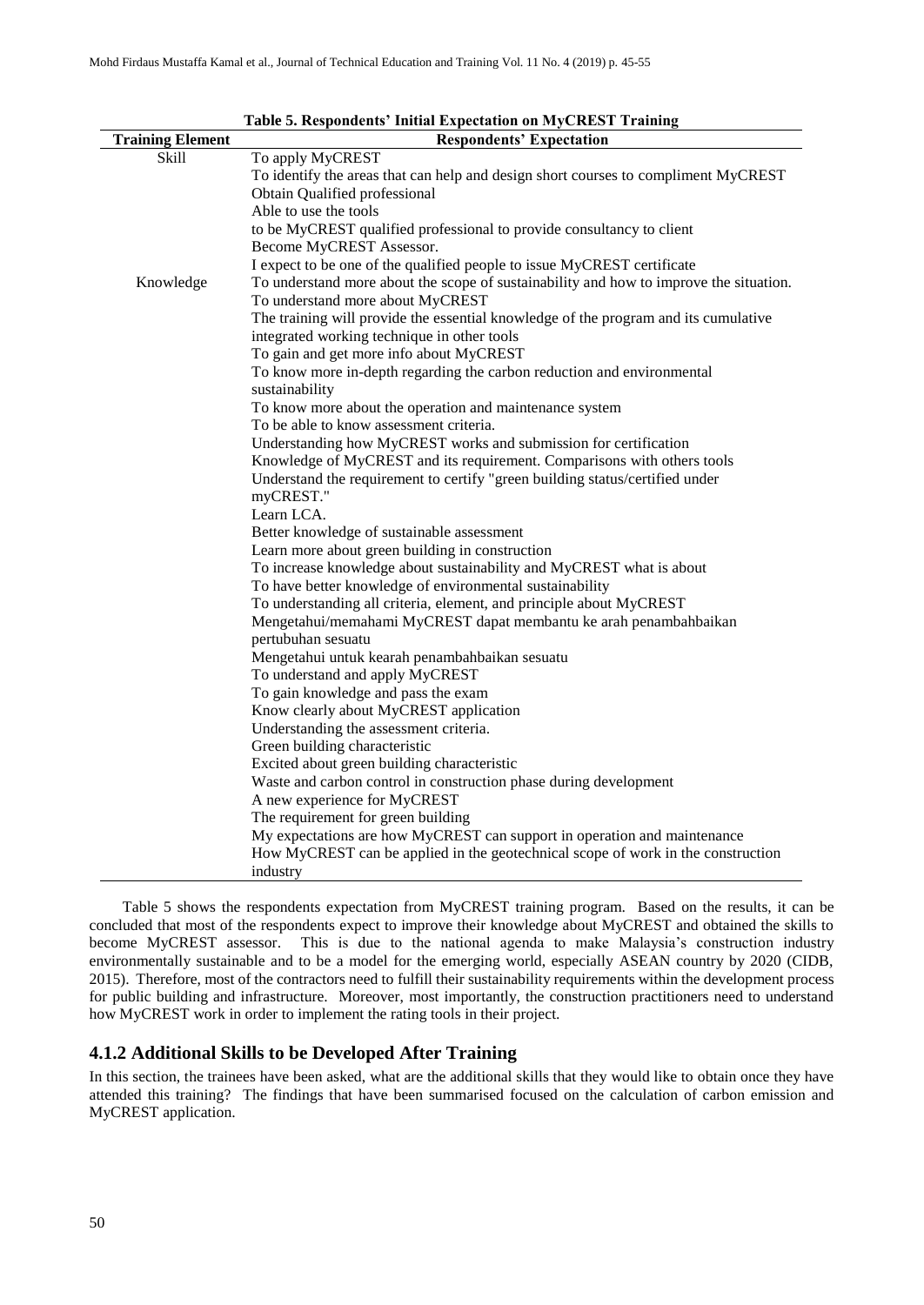| <b>Skills</b> | <b>Trainees Responses</b>                                                                 |
|---------------|-------------------------------------------------------------------------------------------|
| Carbon        | Yes. Carbon calculation                                                                   |
| Calculation   | Carbon identification and calculation                                                     |
|               | LCA calculation                                                                           |
|               | Carbon reduction calculation.                                                             |
|               | Carbon and OTTV calculation                                                               |
|               | Practice the tools                                                                        |
|               | Understanding and ability to assess environment scorecard                                 |
|               | Able to apply MyCREST assessment                                                          |
|               | Carbon control                                                                            |
| My CREST      | To understand the applicability of MyCREST on various project and assessment techniques   |
| Application   | Factors that increased carbon emission. The detail on MyCREST related to works.           |
|               | Management on environmental sustainability                                                |
|               | Knowing the principle of MyCREST and the fundamental elements of green building           |
|               | To know how to apply and used MyCREST in my institution                                   |
|               | MyCREST, Element in green building and waste management                                   |
|               | Yes, in management especially in green scope. MyCREST characteristic                      |
|               | Yes, I want to improve advanced knowledge in environmental scope                          |
|               | Waste management and building sustainability                                              |
|               | To the understanding of My CREST tool, user-friendly usage of My CREST                    |
| Others        | Would love to know more as the training goes on                                           |
|               | Not sure. Depends on what skills to this MyCREST                                          |
|               | Don't even know about this; we are more focusing on the commercial role. Will incorporate |
|               | MyCREST in our design & built of referring treatment plant payment                        |
|               | Any other compliances/ certification training?                                            |

#### **Table 6. Skills to improve upon during this training**

Table 6 shows the skills which the trainees want to improve upon during MyCREST training. It can be observed that the majority of the trainees want to know on how MyCREST work in reality does and also to know the extent on how the application of MyCREST can benefit them in the real practice. Relatively, the findings is what to be expected when any new rating tools is being introduced to the industry. The general aims of any green rating tools is quite similar which is to reduce carbon footprint and improved energy consumptions. However, different rating tools has different assessment criteria. MyCREST has been developed using local expertise without relying on the international standards to suit our local construction industry. Based on an critical overview by Mattoni et al. (2018), development of green tools is varied in developed and developing countries which relatively not regulated by any international standards.

#### **4.2. Trainees' Knowledge on MyCREST (before and after attending training)**

In this section, the trainee's knowledge has been assessed before attending the training and after completing the training. The element of inquiry consisted of the trainee's knowledge before attending the training and the trainee's knowledge after attending the training. The result is as shown in Table 7.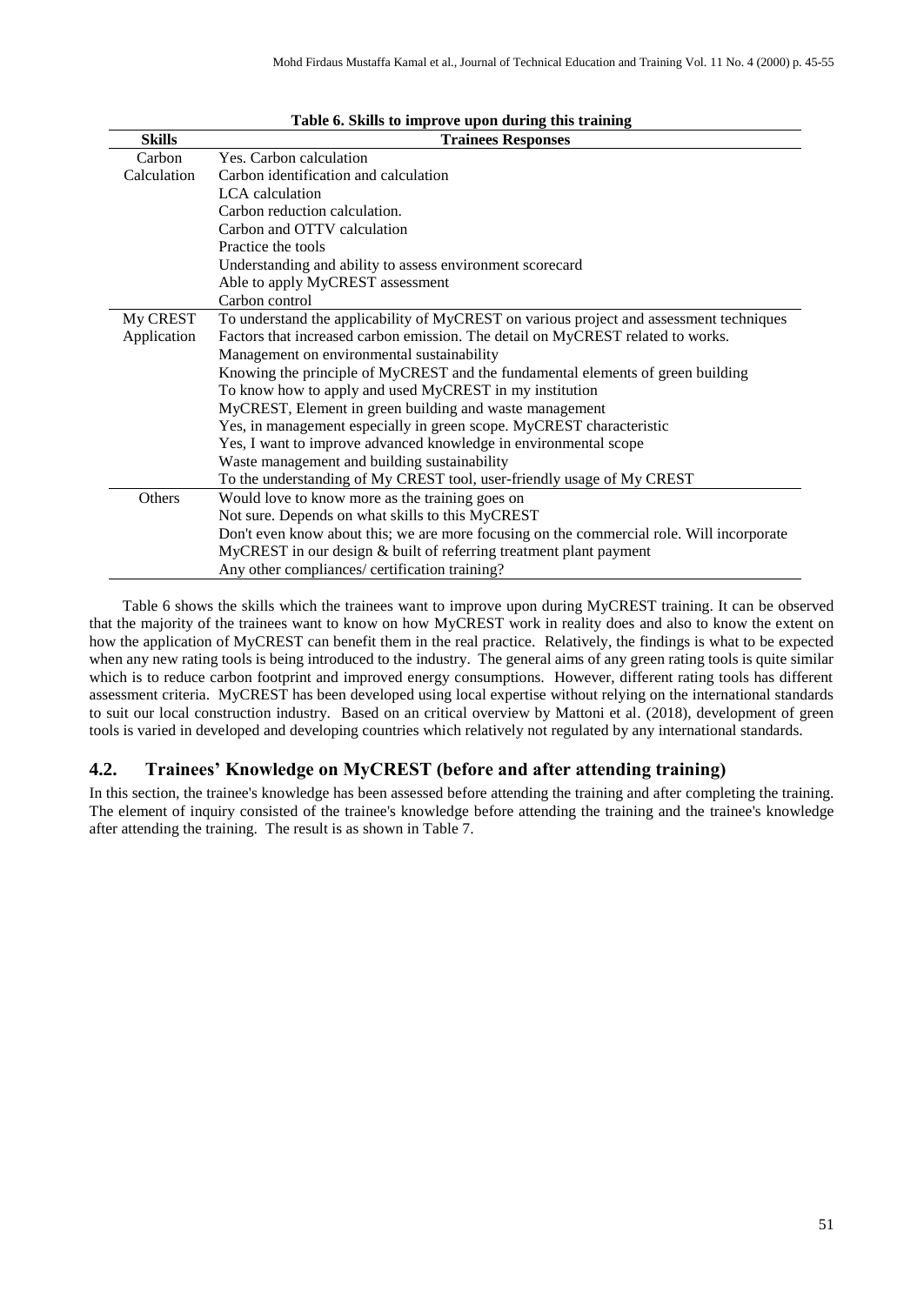|     |                                                                                                             | Scale (Percentage) |                  |               |       |                  |       |                  |       |
|-----|-------------------------------------------------------------------------------------------------------------|--------------------|------------------|---------------|-------|------------------|-------|------------------|-------|
| No. | Trainees Knowledge.                                                                                         | None               |                  | Low           |       | Moderate         |       | High             |       |
|     |                                                                                                             | Before             | After            | <b>Before</b> | After | <b>Before</b>    | After | Before           | After |
| 1.  | Knowledge on what is MyCREST                                                                                | 54.5%              | $\boldsymbol{0}$ | 39.4%         | 3.0%  | 6.1%             | 60.6% | $\boldsymbol{0}$ | 30.3% |
| 2.  | Understanding the assessment<br>criteria for Waste Management and<br>Reduction                              | 54.5%              | $\boldsymbol{0}$ | 39.4%         | 12.1% | 6.1%             | 60.6% | 6.1%             | 27.3% |
| 3.  | Ability in differentiating between<br>MyCREST and Traditional design<br>(GBI, NABERS, BREEAM,<br>Greenmark) | 66.7%              | $\boldsymbol{0}$ | 27.3%         | 21.2% | 3.0%             | 57.6% | 3.0%             | 21.2% |
| 4.  | Understanding the assessment<br>criteria for Social and Cultural<br>Sustainability                          | 60.6%              | $\theta$         | 39.4%         | 27.3% | $\overline{0}$   | 57.6% | $\boldsymbol{0}$ | 15.2% |
| 5.  | Understanding the fundamental<br>elements of green building                                                 | 27.3%              | $\boldsymbol{0}$ | 42.4%         | 3.0%  | 18.2%            | 60.6% | 12.1%            | 36.4% |
| 6.  | Understanding the assessment<br>criteria for Lowering the Embodied<br>Carbon                                | 63.6%              | $\boldsymbol{0}$ | 36.4%         | 21.2% | $\mathbf{0}$     | 63.6% | $\boldsymbol{0}$ | 15.2% |
| 7.  | Ability in applying the principle of<br>MyCREST criteria                                                    | 63.6%              | $\boldsymbol{0}$ | 33.3%         | 21.2% | 3.0%             | 63.6% | $\boldsymbol{0}$ | 15.2% |
| 8.  | Understanding the assessment<br>criteria for Energy Performance<br>Impact(EPI)                              | 69.7%              | $\boldsymbol{0}$ | 30.3%         | 21.2% | $\boldsymbol{0}$ | 69.7% | $\boldsymbol{0}$ | 9.1%  |
| 9.  | Ability in applying the element in<br>building life                                                         | 54.5%              | $\boldsymbol{0}$ | 39.4%         | 18.2% | 6.1%             | 66.7% | $\boldsymbol{0}$ | 15.2% |
| 10. | Understanding the assessment<br>criteria for pre-design (PD)                                                | 69.7%              | $\boldsymbol{0}$ | 30.3%         | 18.2% | $\mathbf{0}$     | 66.7% | $\boldsymbol{0}$ | 15.2% |
| 11. | Ability in explaining the MyCREST<br>framework                                                              | 66.7%              | $\boldsymbol{0}$ | 33.3%         | 18.2% | $\mathbf{0}$     | 66.7% | $\boldsymbol{0}$ | 15.2% |
| 12. | Ability in composing MyCREST<br>submittals                                                                  | 66.7%              | $\boldsymbol{0}$ | 33.3%         | 24.2% | $\boldsymbol{0}$ | 63.6% | $\boldsymbol{0}$ | 12.1% |
| 13. | Ability in planning the MyCREST<br>certification path                                                       | 66.7%              | $\boldsymbol{0}$ | 33.3%         | 15.2% | $\mathbf{0}$     | 69.7% | $\boldsymbol{0}$ | 21.2% |
| 14. | Understanding MyCREST<br>requirements                                                                       | 66.7%              | $\boldsymbol{0}$ | 33.3%         | 18.2% | $\boldsymbol{0}$ | 60.6% | $\boldsymbol{0}$ | 22.2% |
| 15. | Understanding all the criteria in the<br>MyCREST scorecard                                                  | 66.7%              | $\boldsymbol{0}$ | 33.3%         | 15.2% | $\boldsymbol{0}$ | 69.7% | $\boldsymbol{0}$ | 15.2% |
| 16. | Understanding MyCREST pre-<br>requisites                                                                    | 66.7%              | $\boldsymbol{0}$ | 33.3%         | 18.2% | $\mathbf{0}$     | 66.7% | $\boldsymbol{0}$ | 15.2% |

#### **Table 7: Trainees' Knowledge on MyCREST (before and after attending training)**

From Table 7, it can be seen that less than 40 percent of the respondents have a slight understanding of what is MyCREST is all about before attending the training program. However, at the end of the training only about roughly 20 percent respondent fully understand what MyCREST is and the rest only have a moderate understanding of it. The least understand element is on the understanding of the assessment criteria for Energy Performance Impact (EPI) which shows only 9.1 percent of the respondent fully understand the element. Even after attending the training, there is still respondent who has a low understanding on MyCREST which cover almost 20 percent of the total respondent. As overall, every respondent shows improvement in their knowledge of MyCREST after completing the training program.

# **4.3 Post-training Evaluation**

This section reports on the post-training evaluation from the MyCREST trainees. In this section, the feedback from the trainee has been captured and theme into the main element of the training objective. The evaluation is focusing on identifying the skills that have improved after the training. The finding is as shown in Table 8.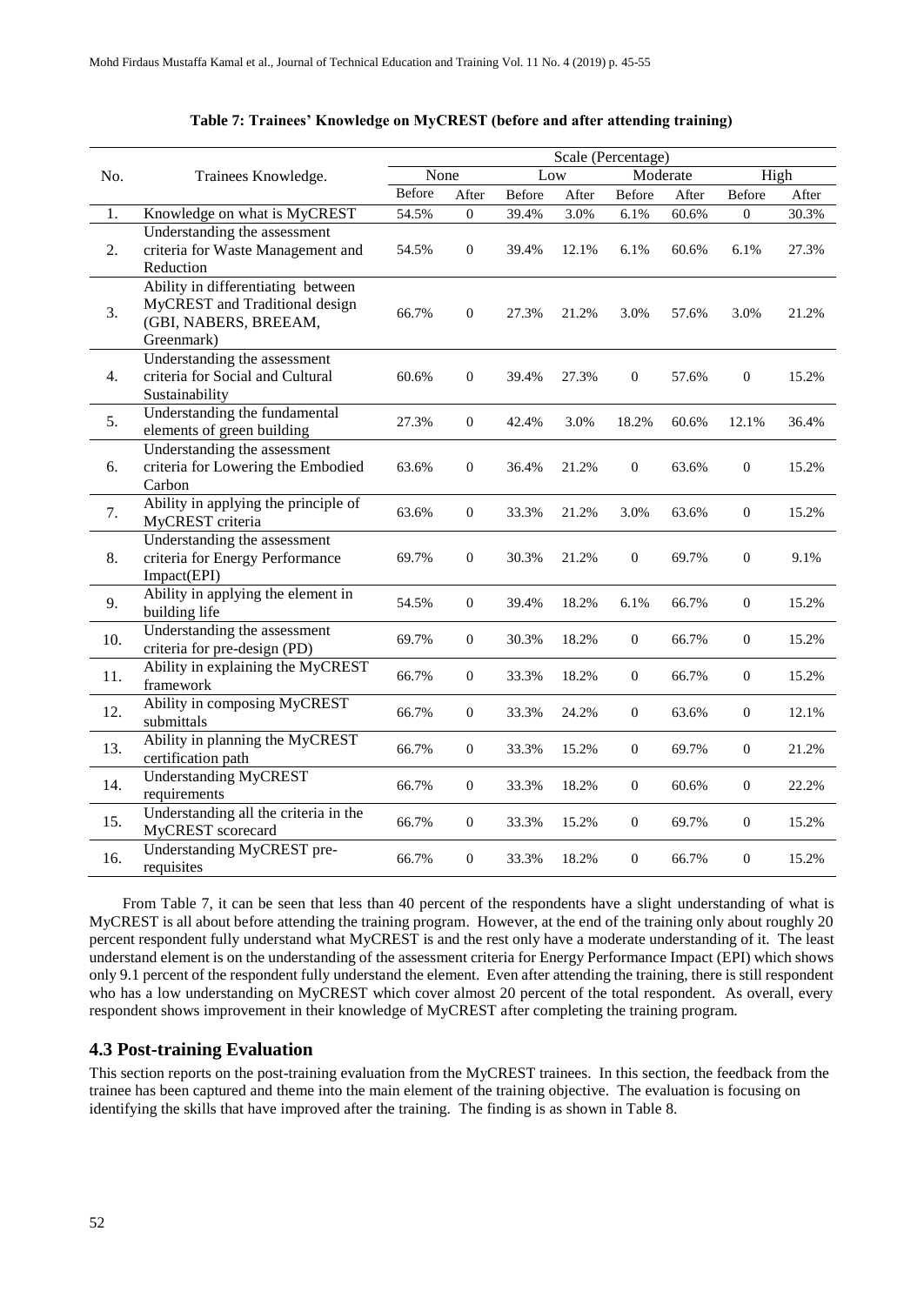| <b>Training</b> | <b>Trainees Responses</b>                                                            |
|-----------------|--------------------------------------------------------------------------------------|
| <b>Element</b>  |                                                                                      |
| Scorecard       | Ability to use and understand the scorecard.                                         |
|                 | Using scorecard.                                                                     |
|                 | Calculating the scorecard content.                                                   |
|                 | Assessing the project under any sustainability tool.                                 |
| Knowledge of My | Knowledge about MyCREST, from starting from design to operation.                     |
| <b>CREST</b>    | Think outside the box when comes to saving the environment(in term of using MyCREST) |
|                 | I get to know more about MyCREST and the criteria of this MyCREST                    |
|                 | Knowledge of MyCREST criteria                                                        |
|                 | Understand criteria for MyCREST assessment                                           |
|                 | Know the aim and how to achieve MyCREST Star                                         |
|                 | Understand the importance of carbon reduction in the construction industry           |
|                 | Ability in composing MyCREST submittals                                              |
|                 | Know more about green items                                                          |
|                 | Understand better on the criteria and strategy for submittals                        |
|                 | Must understand about 'Baseline' in MyCREST                                          |
|                 | Environment control in construction phase                                            |
|                 | To improve knowledge about controlling waste material at the site                    |
|                 | The requirement to be certified                                                      |
| Carbon          | Using carbon calculator                                                              |
| Calculation     | Calculating the OTTV and RTTV                                                        |
|                 | Knowledge to use carbon reduction                                                    |
|                 | Carbon reduction                                                                     |
|                 | Knowledge how to investigate the carbon reduction                                    |
|                 | The awareness of Carbon Emission for building water and waste                        |
|                 | Energy-related to carbon                                                             |
|                 | How to reduce carbon emission                                                        |
|                 | Knowing that LCCF, water consumption will be given higher marks in MyCREST.          |
|                 | <b>OTTV</b>                                                                          |
| Others          | Assessment skill.                                                                    |
|                 | Improve in applying knowledge to practical                                           |

**Table 8: The Most Important Skills That Have Been Improved During Training**

From Table 8, it can be observed that the trainees have obtained new knowledge on the MyCREST, MyCREST scorecard, carbon calculation, and other additional knowledge. The new knowledge obtained was largely on the MyCREST system itself and how it can be applied in real projects. This finding is quite similar to any other training on introduction to new green tools which the main general consensus is to gauge on how will this works in real practice and how does it will benefit the environment. Notwithstanding the general aims of green tools in sustainability, there is no universal tools (Say & Wood, 2008) that can measure every element within projects since every projects is unique and different area needed different tools. Other than that, the trainees also gain the skill on how to calculate the carbon release in projects. This will help the trainees in planning the projects which will incorporate carbon reduction strategies.

# **5. Conclusion**

MyCREST is relatively a green rating tools that gauge the carbon emissions in buildings which is aims to reduce the carbon footprint in any construction projects. CIDB as the owner of this rating tools aims to make this tool compulsory for any new projects in the near future. It is beneficial for the industry players TVET labour workforce to understand the assessment element of this rating tools so that any planning on future development should already incorporate the requirements for the rating tools. It is also important for the society to know that Malaysia has its own green rating tools to assessed our buildings, and its shows the government initiatives in supporting the sustainability movement by the united nations.

The assessment result of buildings will be a good source of information to gauge the construction industry efforts in practicing sustainability through carbon reductions and energy efficiency. This source of information can be a good baseline for our construction industry to move forward in improving the practice to be more sustainable. In the future, CIDB will need assessors to assess the buildings in Malaysia, and this provide opportunities for TVET practitioners and training providers under construction technology fields to venture into providing the training for the labour workforce.

Generally, from this research, it has been observed that the majority of the respondent having completed this training has acquired new knowledge on MyCREST. It can be concluded that this training has achieved the objectives set out by the CIDB. However, the presentation of this research only considering the respondent responses literally. In order the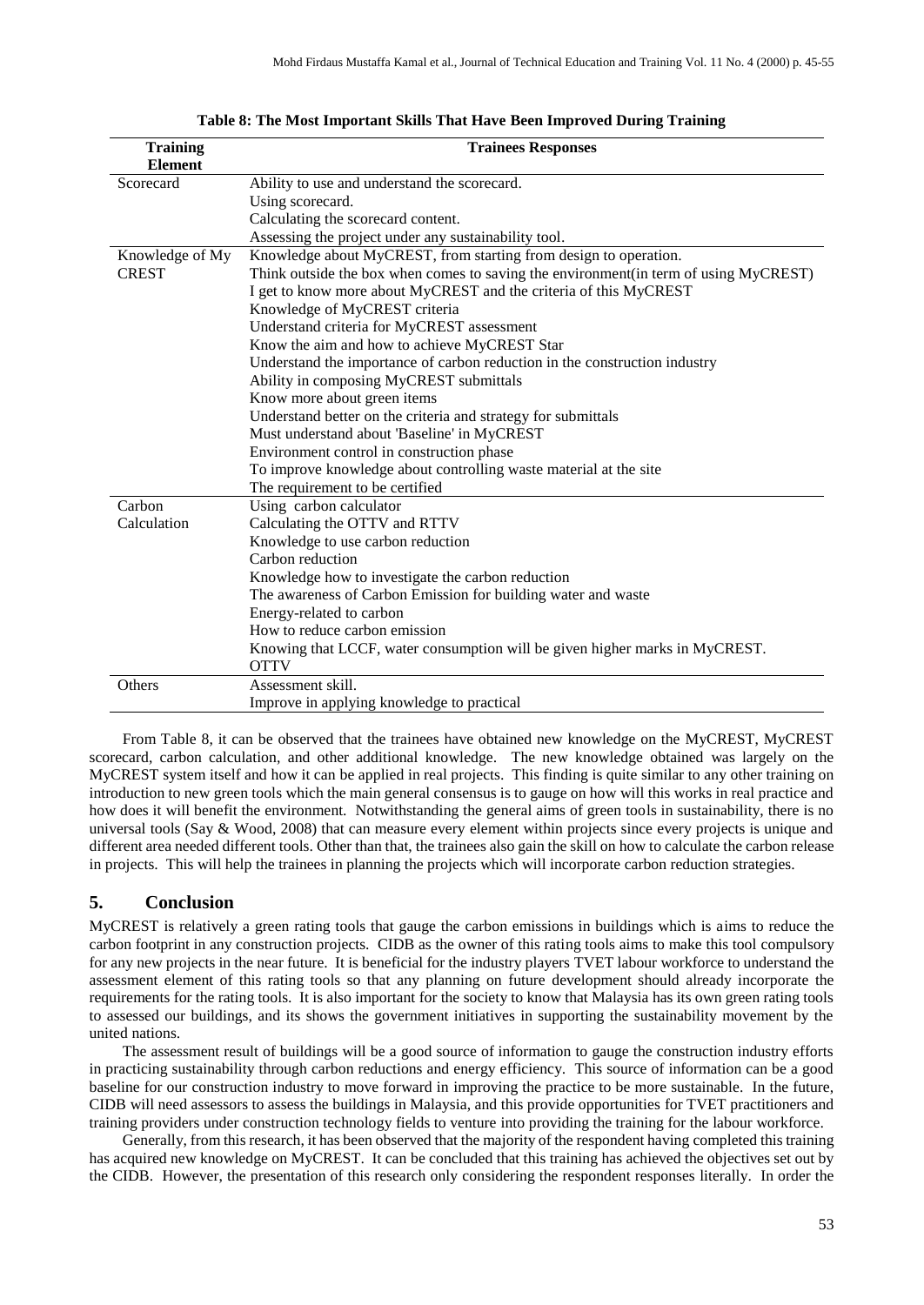get an accurate presentation on how the training performs, a more structured assessment and critical analysis need to be done with the assist of statistical software. Additionally, it is suggested, further research can be done by adding an assessment of the trainer and observation during the training which can help to improve and richening the data. Furthermore, a study can be made on the application of MyCREST by the trainees in order to identify their understanding in implementing MyCREST in their project.

#### **Acknowledgement**

We would like to record our appreciation for the award of the University Research Grant (GPU-Khas) 2017-0308-107- 01, RMIC, Sultan Idris Education University.

#### **Reference**

Aliagha, G. U., Hashim, M., Sanni, A.O. & Ali, K.N. (2013). Review of Green Building Demand Factors for Malaysia. *Special Issue for International Conference on Energy, Environment and Sustainable Economy*. 3(11), 471-478.

Bahaudina, A. Y., Elias, E.M., & Saifudin, A.M. (2014). A Comparison of the Green Building's Criteria. *E3S Web of Conferences*: *Emerging Technology for Sustainable Development Congress (ETSDC 2014)*. 3(2014). 1-10. DOI: https://doi.org/10.1051/e3sconf/20140301015.

CIDB (2018). *Annual Report 2018.* Construction Industry Development Board (CIDB) Malaysia. Available at CIDB Library

CIDB (2016). *A Reference Guide for Malaysian Carbon Reduction & Environmental Sustainability Tool Version 1.0 – Introduction 1.* Construction Industry Development Board (CIDB) Malaysia. Available at CIDB Library

CIDB (2016). *A Reference Guide for Malaysian Carbon Reduction & Environmental Sustainability Tool Version 1.0 - Design Stage Certification 2*. Construction Industry Development Board (CIDB) Malaysia. Available at CIDB Library

CIDB (2016). *A Reference Guide for Malaysian Carbon Reduction & Environmental Sustainability Tool Version 1.0 - Construction Stage Certification 3*. Construction Industry Development Board (CIDB) Malaysia. Available at CIDB Library

CIDB (2016). *A Reference Guide for Malaysian Carbon Reduction & Environmental Sustainability Tool Version 1.0 - Operation and Maintenance Stage 4*. Construction Industry Development Board (CIDB) Malaysia. Available at CIDB Library

Elias, E.M. & Chong, K. L. (2015). The Empirical Study of Green Buildings (Residential) Implementation: Perspective of House Developers. *Procedia Environmental Sciences 2015*, 28, 708–716.

Gene-Harn Lima, Michael Barry Hirning b, Nila Keumalaa, Norafida Ab. Ghafar (2017). *Daylight performance and users' visual appraisal for green building offices in Malaysia*. Energy and Buildings, 141, 175–185.

JKR & CIDB. (2016). MyCREST - *A Reference Guide for Malaysian Carbon Reduction and Environmental Sustainability Tool (Version 1.0): Design Stage Certification*. Kuala Lumpur: Construction Industry Development Board (CIDB) Malaysia.

Mattoni, B., Guattari, C., Evangelisti, L., Bisegna, F., Gori, P., & Asdrubali, F. (2018), Critical review and methodological approach to evaluate the differences among international green building rating tools, *Renewable and Sustainable Energy Reviews,* 82(1), 950-960.

Montoya, M. 2009. *Pearson Education Edition 2009: Green Building Fundamentals: A Practical Guide to Understanding and Applying Fundamental Sustainable Construction Practices and LEED Green Building Rating System*. United States of America: Prentice hall.

Pavlova, M. (2019), Emerging Environmental Industries: Impact on Required Skills and TVET Systems, *International Journal of Training Research,* 17 (S1), 144-158.

Say, C. & Wood, A. (2008), Sustainable Ratings System around the World, *CTBUH Journal*, Issue 2